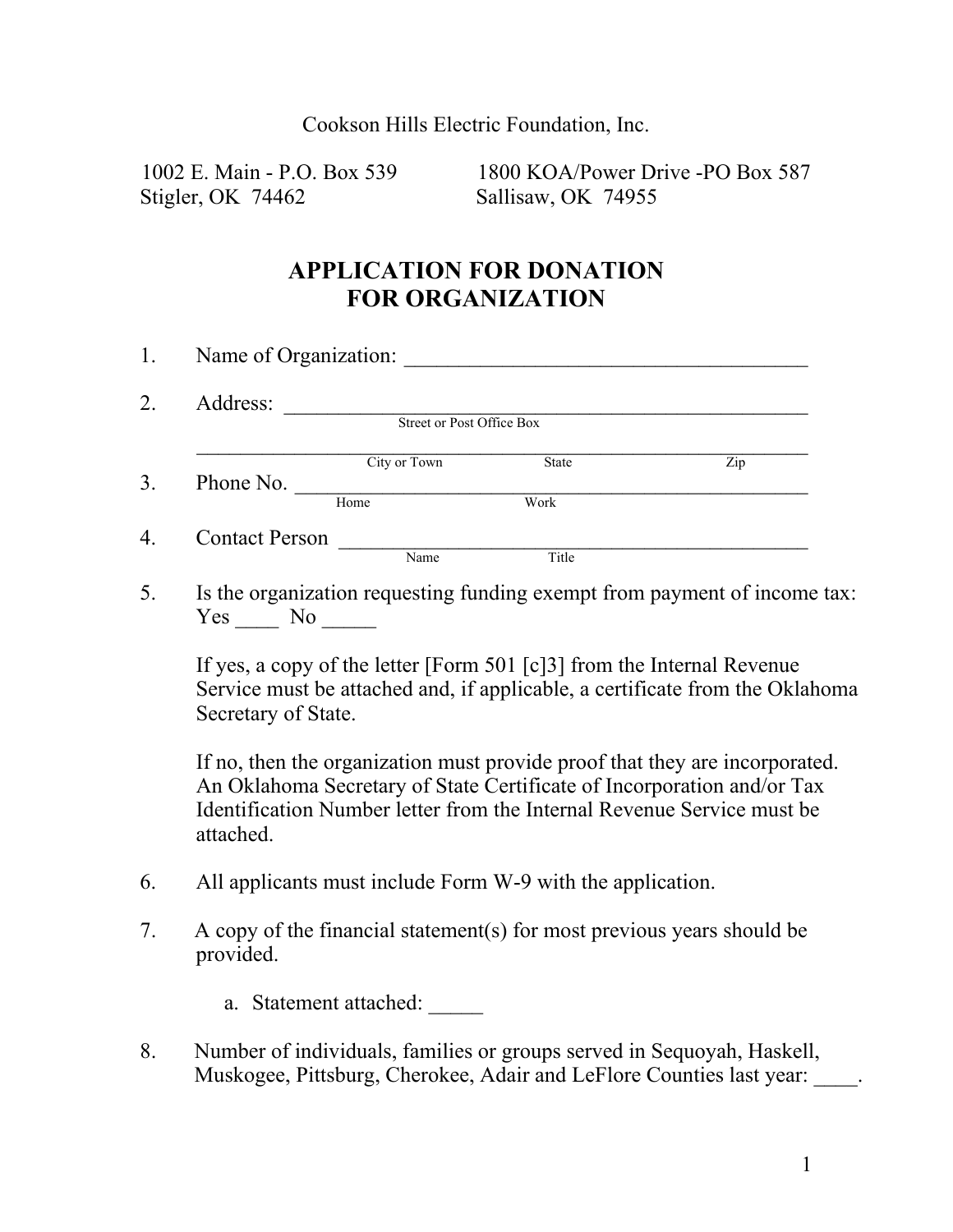|     | Does agency serve outside Sequoyah, Haskell, Muskogee, Pittsburg,<br>Cherokee, Adair and LeFlore Counties?               |  |  |  |  |  |
|-----|--------------------------------------------------------------------------------------------------------------------------|--|--|--|--|--|
|     | No                                                                                                                       |  |  |  |  |  |
| 10. | State purpose of organization's/agency's request: (Include amount requested<br>and specifics of how funds will be used.) |  |  |  |  |  |
|     |                                                                                                                          |  |  |  |  |  |
|     |                                                                                                                          |  |  |  |  |  |
| 11. | List other sources of funding for use of request as described in the above:                                              |  |  |  |  |  |
|     |                                                                                                                          |  |  |  |  |  |
|     |                                                                                                                          |  |  |  |  |  |
|     |                                                                                                                          |  |  |  |  |  |
| 12. | How are agency's programs measured for effectiveness?                                                                    |  |  |  |  |  |
|     |                                                                                                                          |  |  |  |  |  |